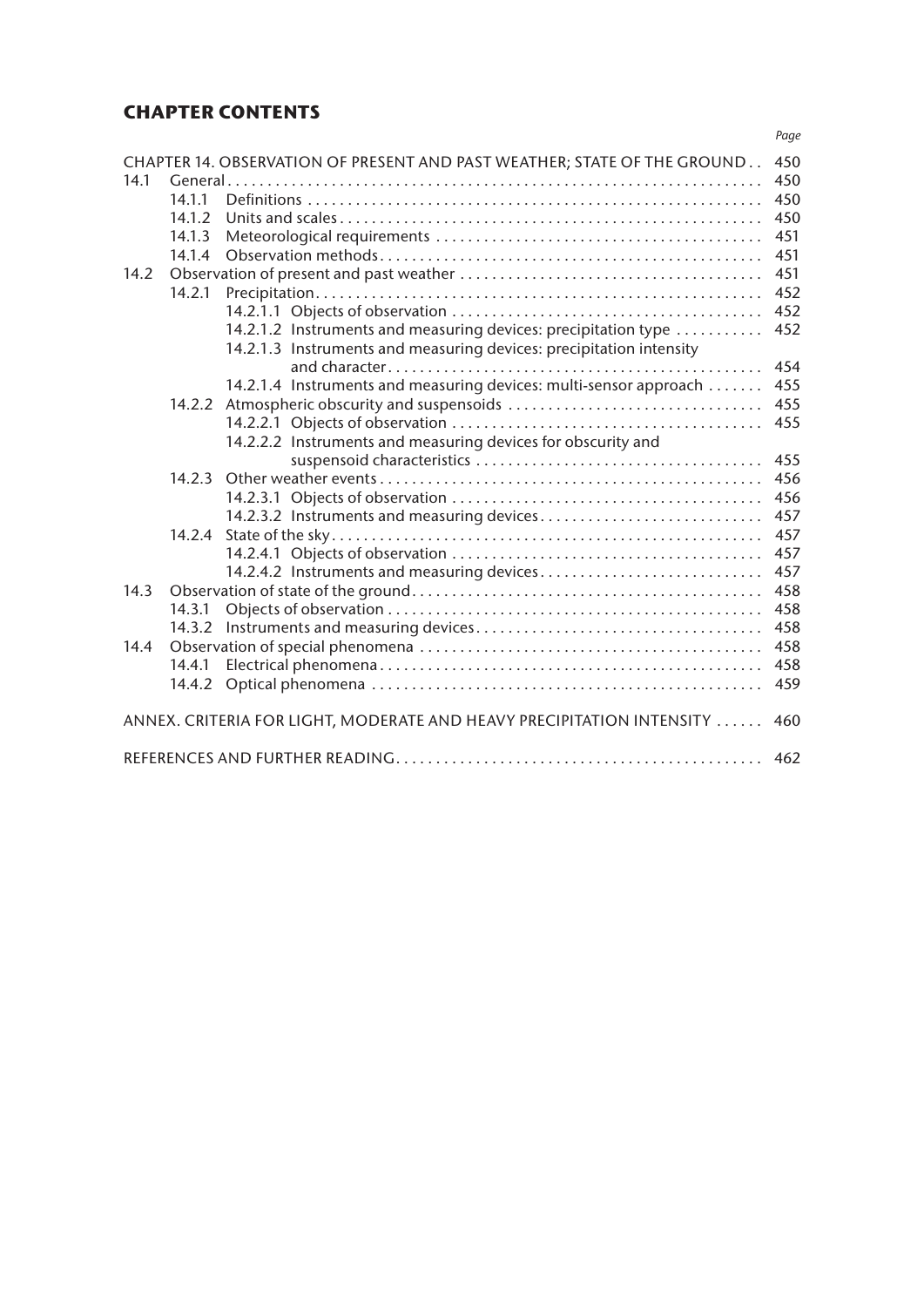# **CHAPTER 14. OBSERVATION OF PRESENT AND PAST WEATHER; STATE OF THE GROUND**

# 14.1 **GENERAL**

## 14.1.1 **Definitions**

In observational practice the term *weather* is regarded as covering those observations of the state of the atmosphere, and of phenomena associated with it, which were initially not intended to be measured quantitatively. These observations are qualitative descriptions of phenomena observed in the atmosphere or on the Earth's surface, such as precipitation (hydrometeor falling through the atmosphere), suspended or blowing particles (hydrometeors and lithometeors), or other specially designated optical phenomena (photometeor) or electrical manifestations (electrometeor). Detailed descriptions can be found in WMO (1975).

- A *hydrometeor* is an ensemble of liquid or solid water particles suspended in, or falling through, the atmosphere, blown by the wind from the Earth's surface, or deposited on objects on the ground or in free air.
- A *lithometeor* is an ensemble of particles most of which are solid and non-aqueous. The particles are more or less suspended in the air, or lifted by the wind from the ground.
- A *photometeor* is a luminous phenomenon produced by the reflection, refraction, diffraction or interference of light from the sun or the moon.

An *electrometeor* is a visible or audible manifestation of atmospheric electricity.

A special class of weather phenomena are localized weather events. Definitions of such events can be found in WMO (1992). Specific events such as dust whirls and funnel clouds are defined and described in section 14.2.3.

In meteorological observations, weather is reported in two forms. *Present weather* (PW) is a description of the weather phenomena present at the time of observation. *Past weather* is used to describe significant weather events occurring during the previous hour, but not occurring at the time of observation.

This chapter also describes the methods of observing a related item, namely the state of the ground. *State of the ground* refers to the condition of the Earth's surface resulting from the recent climate and weather events, in terms of the amount of moisture or description of any layers of solid, or aqueous or non-aqueous particles covering the normal surface.

### 14.1.2 **Units and scales**

At manned stations, the observations identified as present weather, past weather and state of the ground are reported together with quantitative data. Such observations have been standardized on scales that enable the observer to select an appropriate term from a large number of descriptions derived from the perceptions of human observers and laid down in WMO (2011).

Since 1990, the introduction of automated weather stations has created the need to quantify the functions previously performed by observers. In order to accommodate the varying levels of sophistication and effectiveness of automated meteorological stations in observing present and past weather, specific coding directives have been included in WMO (2011). Because of the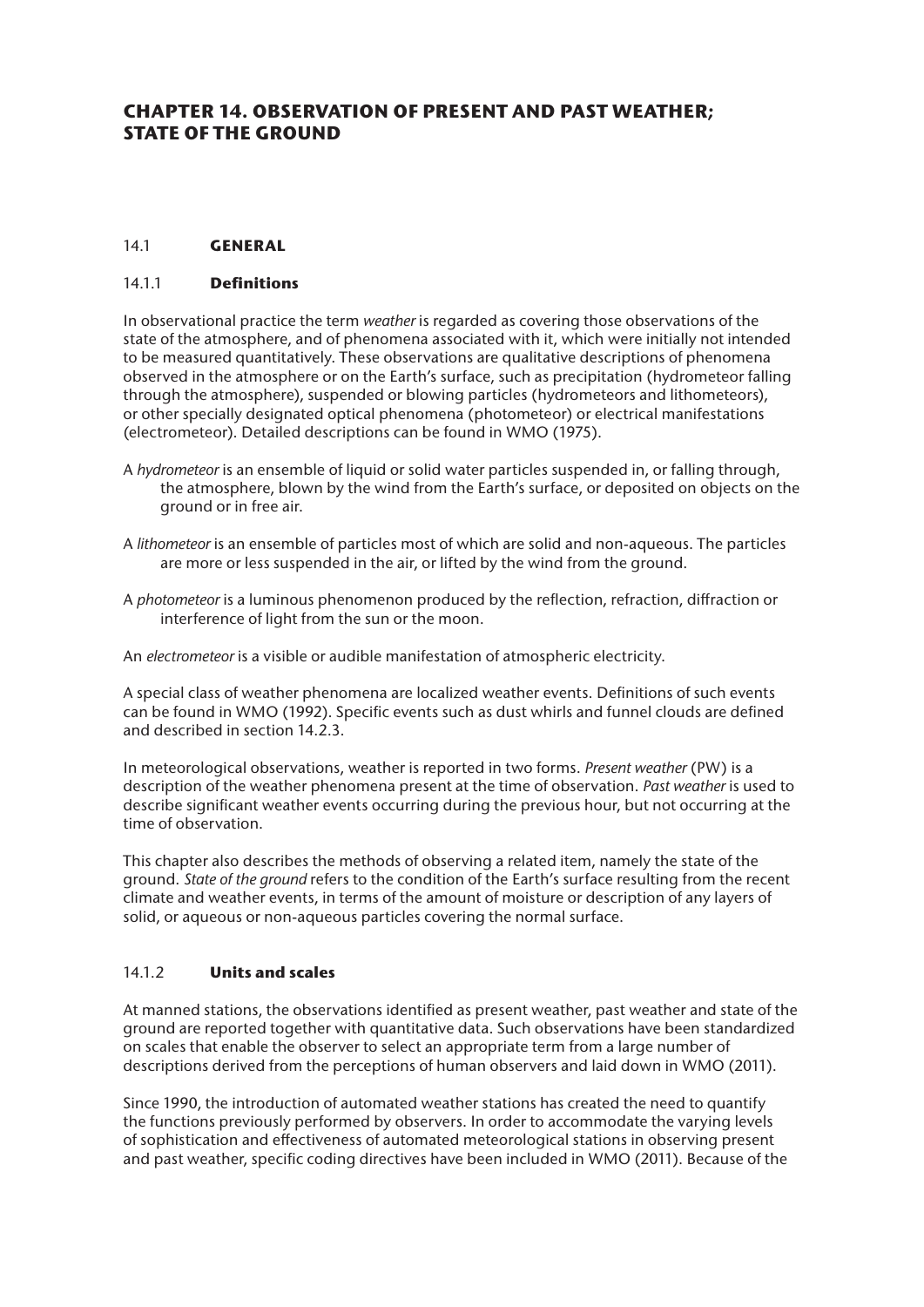complexity of reporting data on present and past weather determined by sophisticated present weather systems, such data should be reported as quantities in binary code format given that the alphanumeric code format suffers from many restrictions in comprehensive reporting.<sup>1</sup>

#### 14.1.3 **Meteorological requirements**

Present and past weather, as well as the state of the ground, are primarily meant to serve as a qualitative description of weather events. They are required basically because of their impact on human activities and transport safety, as well as for their significance for understanding and forecasting synoptic weather systems. Several other chapters in this Guide deal with related topics. The quantitative measurement of precipitation amounts is described in Part I, Chapter 6, and cloud observations are described in Part I, Chapter 15. Part II addresses topics that are specific to aeronautical and marine observations, automated systems, radar and atmospherics.

In this chapter, weather observations of interest in the determination of present and past weather are categorized into three types, namely precipitation (falling hydrometeors), atmospheric obscurity and suspensoids (lithometeors and suspended or blowing hydrometeors), and other weather events (such as funnel clouds, squalls and lightning). Liquid precipitation or fog which leave frozen deposits on surfaces are included in the appropriate precipitation and suspended hydrometeor category.

Other phenomena, such as those of an optical nature (photometeors) or electrometeors other than lightning, are indicators of particular atmospheric conditions and may be included in the running record maintained at each station of the weather sequence experienced. However, they are of no significance in the determination of present and past weather when coding standard meteorological observations, and are included here only for completeness.

#### 14.1.4 **Observation methods**

The only current capability for observing all of the different forms of weather are the visual and auditory observations of a trained human observer. However, given the high cost of maintaining a significant staff of trained observers, a number of Meteorological Services are increasing their use of automated observing systems in primary observing networks, as well as continuing their use for supplementing manned networks with automated observations from remote areas.

Basic research (Bespalov et al., 1983) has confirmed the possibility that weather phenomena may be determined by the logical analysis of a group of data variables. No single sensor is currently available which classifies all present weather; rather, data from a variety of sensors are used (such as visibility, temperature, dewpoint, wind speed and the differentiation of rain versus snow) to make such determinations. Automated observing systems have the capability to perform this logical analysis, but they vary in their ability to observe the required weather phenomenon, based on the instrumentation included in the system and the sophistication of the algorithms. While automated systems cannot observe all types of weather event, those of significance can be observed, making such systems cost-effective alternatives to the fully trained human observer.

### 14.2 **OBSERVATION OF PRESENT AND PAST WEATHER**

The observations to be recorded under the present weather and past weather headings include the phenomena of precipitation (rain, drizzle, snow, ice pellets, snow grains, diamond dust and hail), atmospheric obscurity and suspensoids (haze, dust, smoke, mist, fog, drifting and blowing snow, dust or sandstorms, dust devils), funnel clouds, squalls and lightning.

Recommendation 3 (CBS-XII) refers to the requirement "to report observed quantities rather than qualitative parameters for present weather in observation from automatic stations in FM 94 BUFR and FM 95 CREX".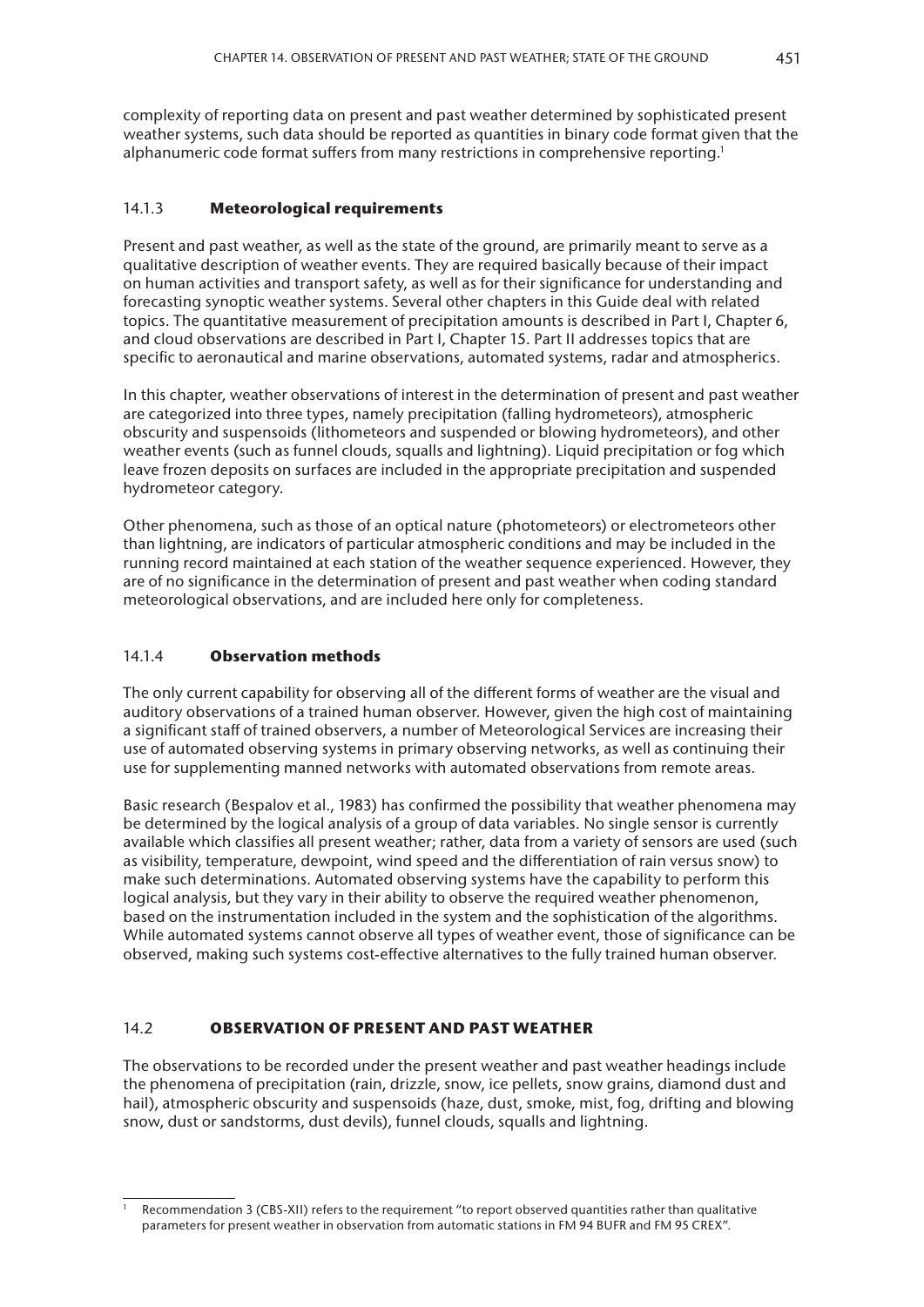When observing present weather, it is necessary to note the various phenomena occurring at the station or in sight of the station at the time of observation. In synoptic reports, if there is no precipitation at the time of observation, account is taken of the conditions during the last hour in selecting the code figure.

# 14.2.1 **Precipitation**

# 14.2.1.1 *Objects of observation*

The *character of precipitation* can be defined as being one of three forms, namely showers, intermittent precipitation and continuous precipitation. Showers are the precipitation events associated with physically separated convective clouds. Observers (or instruments replacing humans) also have to classify precipitation into the three intensity categories, namely light, moderate and heavy, according to the rates of precipitation fall or other related factors (such as visibility).

The *type of precipitation* (rain, drizzle, snow, hail) is the third major observable of precipitation. Observations of rain or drizzle at low temperatures should distinguish whether or not the precipitation is freezing. By definition, frozen rain or drizzle causes glazed frost by freezing on coming into contact with solid objects. Solid precipitation can occur in the form of diamond dust, snow grains, isolated star-like snow crystals, ice pellets and hail, full descriptions of which are given in WMO (1975).

The precipitation character (intermittent, continuous, showery) and type (rain, drizzle, snow, hail) affect the definition of scales of *precipitation intensity*. Several combined Commission for Instruments and Methods of Observation/Commission for Basic Systems expert team meetings have developed tables to obtain a more universal relation between the qualitative and subjective interpretation by an observer and the measured quantities obtained by a present-weather system. For an example of these tables and other relations, see the annex.

# 14.2.1.2 *Instruments and measuring devices: precipitation type*

One major area of instrumentation involves the identification of the type of precipitation. Systems which are currently under evaluation, or in operational use, generally involve optical methods or radar (van der Meulen, 2003). Field tests (WMO, 1998) have shown that all of these systems are capable of detecting major precipitation types – except for the very lightest snow or drizzle – in over 90% of occurrences compared to a trained observer. The percentage of detection of very light precipitation is usually much lower.<sup>2</sup> Sophisticated algorithms are required to differentiate between several of the precipitation types. For example, wet or melting snow is difficult to distinguish from rain. Sensors detecting precipitation type are listed below.

### **Forward-scatter/backscatter present weather sensor**

A variety of scatter sensors are used to report present weather, in particular precipitation type. In general, scatter of a light source by the precipitation particles is observed under a fixed angle. This gives information on the size of the particles. Additional measurements (such as water content of the particles, fall speed, temperature) help determine the nature of the particles. For example, large particles with small water content will be classified as snow. Some sensors report unidentified precipitation when the precipitation type cannot be properly determined by the system. This mainly occurs at low precipitation intensities and during the start and cessation of precipitation events. Apart from precipitation type, these sensors may (depending on the sensor type) also provide precipitation intensity, precipitation duration (thus able to indicate intermittent precipitation) and visibility.

<sup>&</sup>lt;sup>2</sup> The threshold for the detection of rain intensity is 0.02 mm h<sup>-1</sup> (see Part I, Chapter 1, Annex 1.E).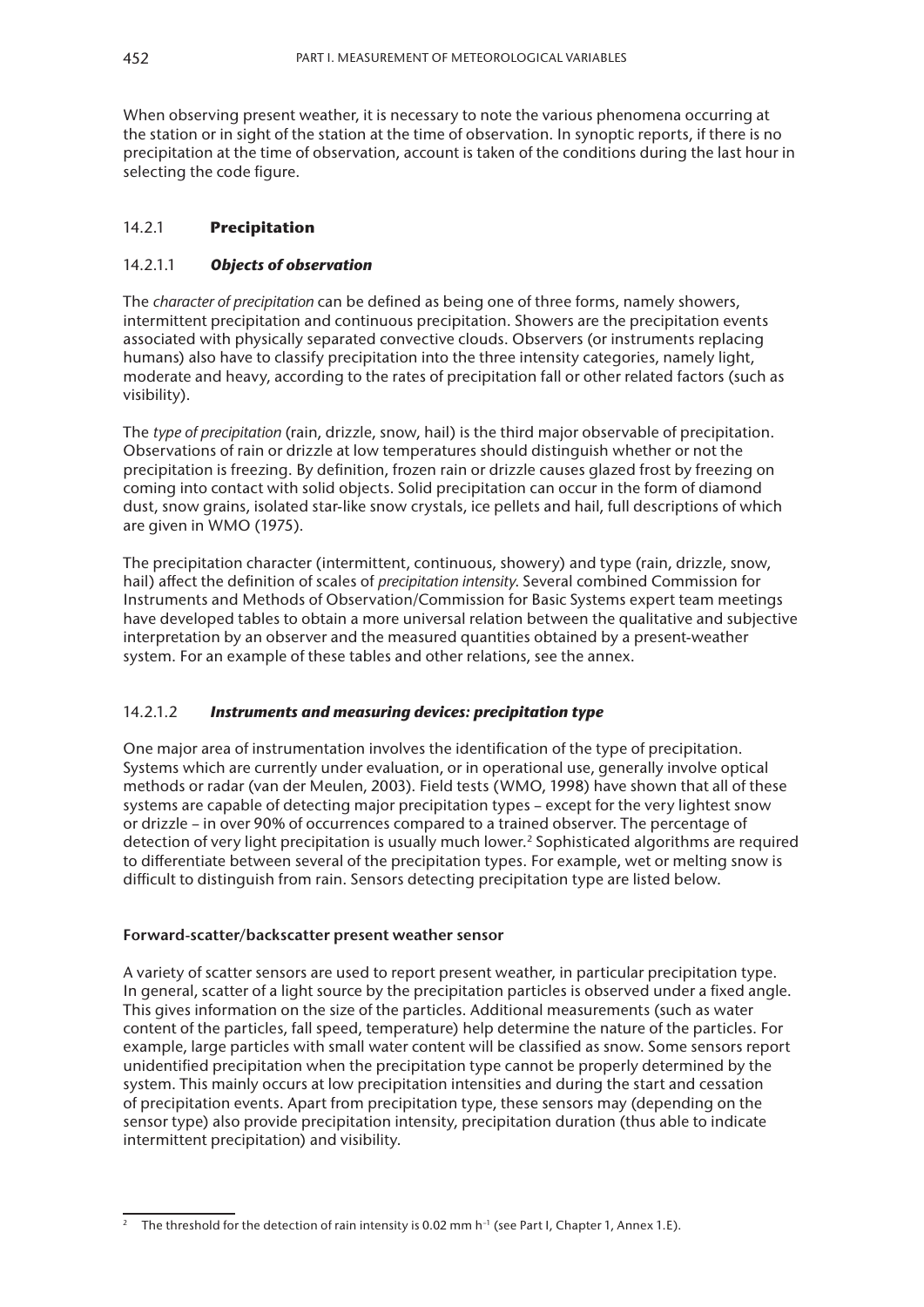These sensors are widely in use and generally give acceptable results for common precipitation types (rain, snow), with 70%–90% detection rates (WMO, 1998), depending on the exact test set up and the specific instrument. Other precipitation types are not so well observed, particularly mixed precipitation (rain and snow) and hail. Thresholds for light precipitation may vary.

#### **Optical disdrometer**

Optical disdrometers are also used to determine precipitation type. These instruments use the extinction of a horizontal (infrared) light sheet to detect hydrometeors. When a particle falls through the light sheet, the receiver intensity is reduced. The amplitude of this reduction correlates with the particle size, and the duration correlates with the particle fall speed. The type of precipitation is determined by comparing the particle fall speed distribution of a series of detected particles against known relationships for different types of liquid, mixed and solid precipitation.

These sensors also generally give acceptable results for common precipitation types. Detection rates compared to human observers are similar to those found for scatter sensors (WMO, 2005*a*). Again, mixed precipitation types and hail are difficult to detect.

#### **Doppler radar**

Specific Doppler radars can also be used to determine precipitation type. The (vertically) emitted beam from the radar is backscattered by the falling hydrometeors. From the Doppler shift of the backscattered signal, the particle fall speeds can be determined. Near the ground, these are terminal fall velocities and correspond with the particle sizes. Some instruments have a measuring volume above the sensor; others determine the fall speeds at different altitudes above the sensor to determine precipitation type. Additional measurements (for example, surface temperature) are also used.

Different types of Doppler radar are available for detection of precipitation type. They tend to be insensitive to small particles, like all radar-based detection techniques. Some types show similar results compared with forward-scatter/backscatter sensors and disdrometers, that is, they produce decent results for rain and for snow, but not for mixtures. Hail is not observed.

#### **Impact detector**

This type of sensor consists of a piezoelectric material which is capable of detecting the impact of the individual hydrometeors. The difference between the impact of hail and rain differs sufficiently to distinguish these two precipitation types. Other precipitation types are not reported.

Since only rain and hail can be reported, this sensor is not a fully operational present-weather sensor. The hail detection part may, however, be helpful to some users, since this is generally a weak point of other present weather sensors.

#### **Acoustic detector**

The acoustic detector senses the sound of the falling hydrometeors. This is related to the precipitation type. The sensor was developed to supplement a forward-scatter/backscatter PW sensor, in particular to improve the detection of hail and ice pellets.

Initial results of the sensor were promising (Wade, 2003; Loeffler-Mang, 2009).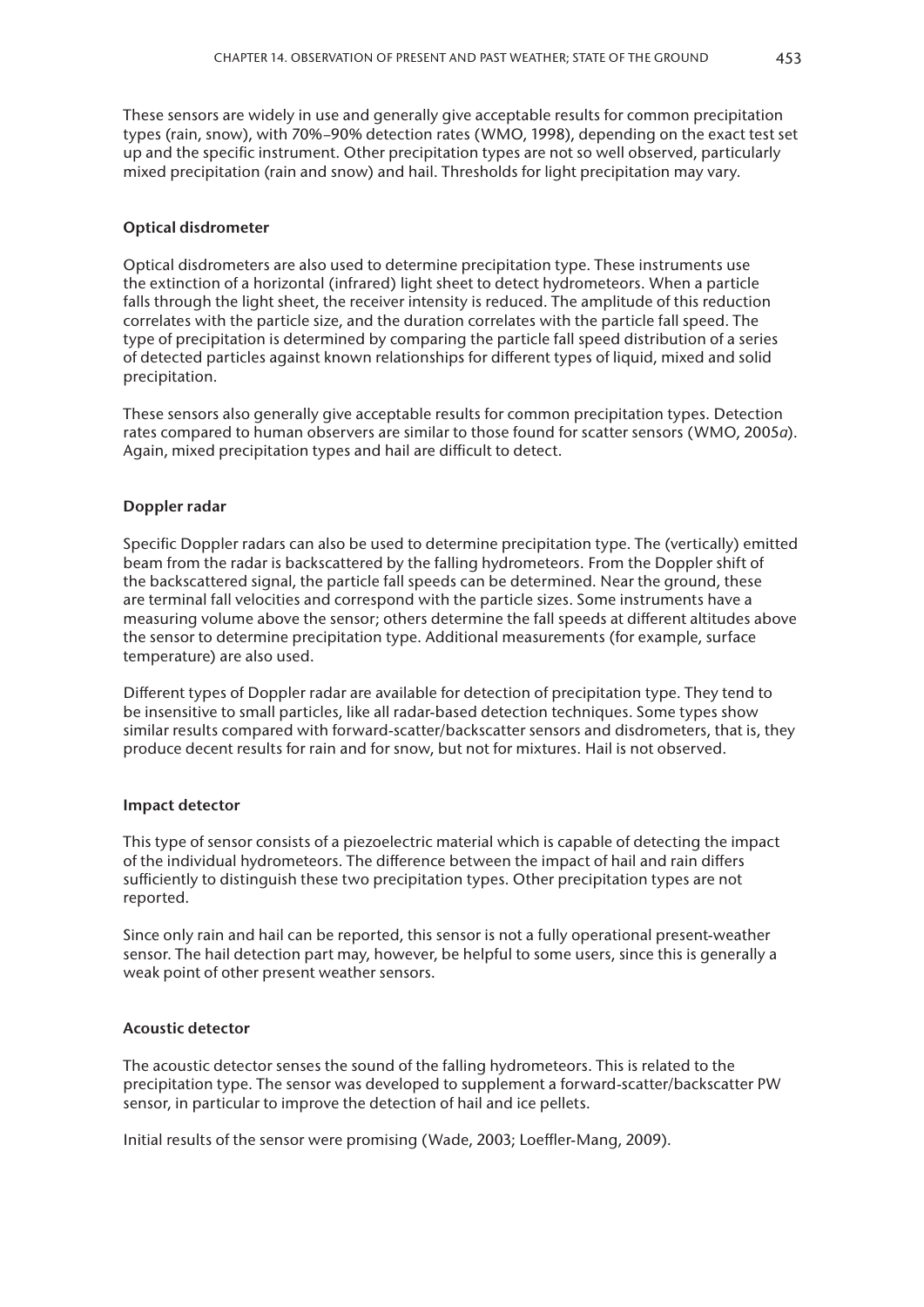#### **Other methods**

Cameras can also be used to monitor precipitation type. An observer/operator can then monitor the various cameras from a central facility. A proper background needs to be selected in order to observe the precipitation. Since this type of measurement requires an observer/operator, it is not an automatic measurement of present/past weather.

A sensor specifically designed to detect freezing rain or glaze is in operational use (Starr and van Cauwenberghe, 1991). It senses the amount of ice accumulation on a probe. The probe vibrates at a frequency that is proportional to the mass of the probe. When ice freezes on the probe, its mass changes and the vibration frequency decreases. A heater is built into the sensor to de-ice the probe when required. The sensor has also been found effective for identifying wet snow.

Icing detectors may be used to identify freezing precipitation. Various methods exist. For instance, the weight of ice on a pole can be measured. Another method uses a probe that vibrates ultrasonically and the frequency of this probe changes when ice is formed on it. An extensive test has recently been performed (Fikke et al., 2007). Results from PW sensors improve by including data from icing detectors, particularly freezing rain (Sheppard and Joe, 2000). Automated Weather Observing Systems (AWOSs) use this technique.

#### 14.2.1.3 *Instruments and measuring devices: precipitation intensity and character*

Present weather reports include an indication for the intensity of precipitation and thus of the precipitation character (that is, showers, intermittent precipitation or continuous precipitation). In many cases, these parameters are measured by the same sensor that determines the precipitation type. But it is also possible to employ a different sensor for this purpose. Measuring intensity also allows for the determination of intermittent precipitation (for example, snow showers). A laboratory and field intercomparison for precipitation intensity measurements has recently been completed (WMO, 2006*a*, 2009). This intercomparison included many different instruments using a variety of measurement techniques for collecting precipitation. Automatic measurement methods to provide an indication of precipitation intensity are listed below.

#### **Forward-scatter/backscatter present weather sensor**

The sensor is described in section 14.2.1.2. By combining the particle size distribution, number of particles and precipitation type, the intensity of the precipitation is calculated. The precipitation intensity determined in this manner is usually less accurate than using conventional methods (for example, weighing raingauges, tipping-bucket raingauges). Calibration of the precipitation intensity is also a problem. For a coarse indication of precipitation intensity (light, heavy, etc.), this method is usable. Manufacturers are working on refining the precipitation intensity output.

#### **Optical disdrometer**

This sensor type is also described in section 14.2.1.2. By combining the particle size distribution, number of particles and precipitation type, the intensity of the precipitation is calculated. Work is being done to refine the precipitation intensity output (see, for example, WMO, 2006*b*).

#### **Doppler radar**

The sensor is described in section 14.2.1.2. By combining the particle size distribution, number of particles and precipitation type, the intensity of the precipitation is calculated. Precipitation intensity results have shown decent correlations ( $\rho = 0.9$ ) with conventional raingauges when 30 min intervals are considered (see Peters et al., 2002).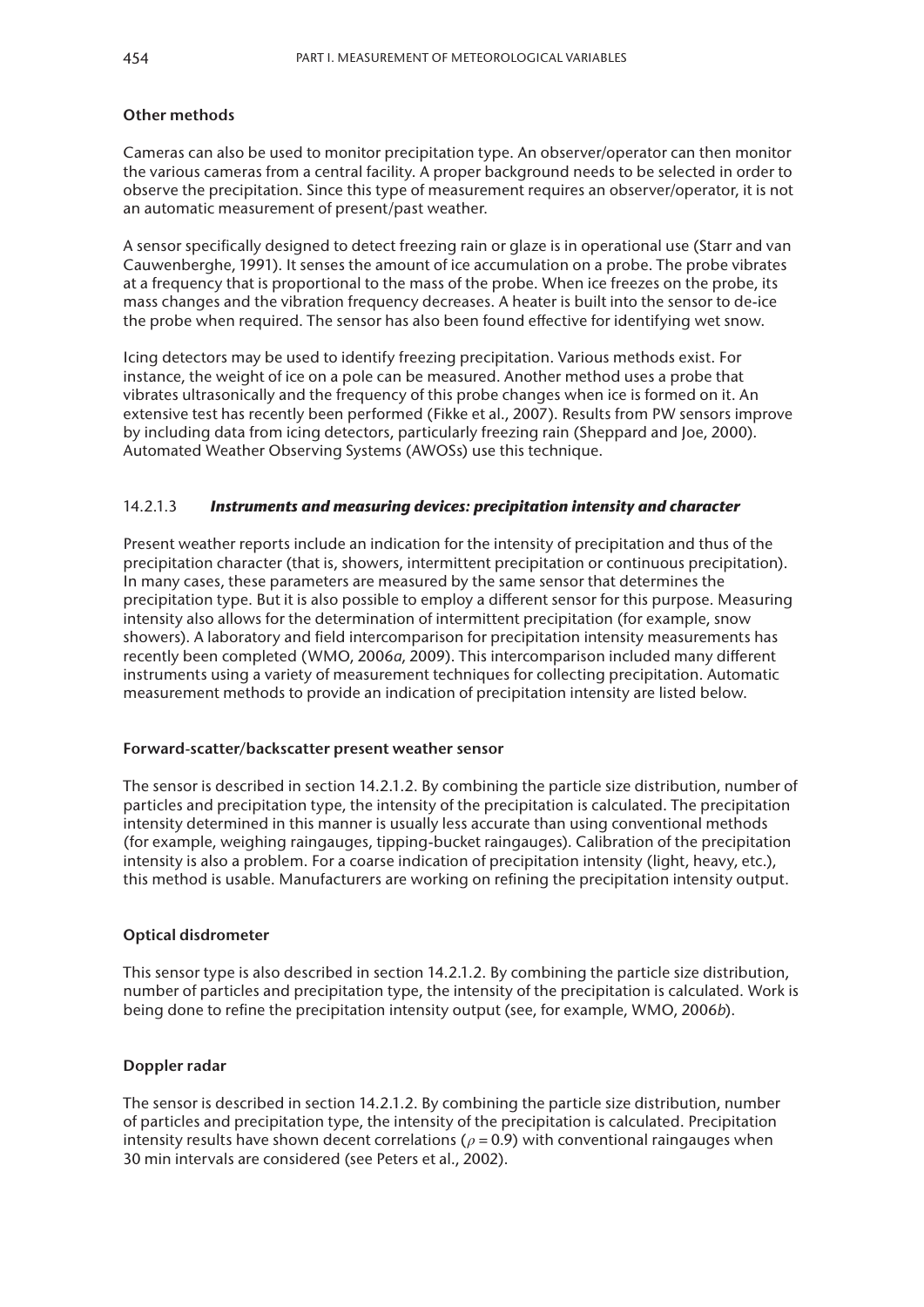# **Raingauge**

There are many different types of "conventional" raingauges. These are based on several different measurement methods and described in Part I, Chapter 6. They are generally designed to measure precipitation amount, although some (smaller) instruments are also specifically designed to give (an indication of) precipitation intensity. Those raingauges designed for precipitation amount tend to be less accurate in reporting precipitation intensity. However, an indication of precipitation intensity, which is required for the present weather reporting, is generally satisfactory. Also, many manufacturers are improving these instruments with respect to the precipitation intensity (WMO, 2006*a*, 2009).

# 14.2.1.4 *Instruments and measuring devices: multi-sensor approach*

To determine present weather characteristics and quantities of precipitation, observing systems use a variety of sensors in combination with algorithms. This multi-sensor approach creates a constraint on the techniques involved. Typical observations also involved are the measurement of precipitation, visibility, air temperature, dewpoint and cloud base. The algorithms are characterized by filtering (for example, liquid precipitation only if the air temperature is above 6 °C). Combining numerous sensors to determine present weather is also used in road-weather systems (see also section 14.3).

# 14.2.2 **Atmospheric obscurity and suspensoids**

# 14.2.2.1 *Objects of observation*

In reports taking into account the atmospheric conditions during the last hour, haze should be distinguished from mist or water fog. With haze, the air is relatively dry, whereas with mist or water fog, there is usually evidence of high humidity in the form of water droplets or rime on grass, leaves, etc. If the station is equipped with measuring instruments, it is fairly safe to assume that the obscurity is haze if the relative humidity is less than a certain percentage, for example 80%, and if the visibility is within certain limit values, for example, greater than 1 km in the horizontal, and greater than 2 km in the vertical. Mist is to be reported at high humidity values and at a visibility of 1 km or more. In synoptic reporting, fog is regarded as applying to water or ice fogs, generally reducing the horizontal visibility at the Earth's surface to less than 1 km. Wherever the term "fog" occurs in present weather and past weather codes, it should be read in this sense. In climatological summaries, however, all occasions of visibility of less than 1 km are regarded as fog.

Rime deposit is caused by the solidification into ice of water droplets in fog on coming into contact with solid objects at a temperature below freezing point. The present and past weather codes do not distinguish between different types of rime.

Drifting or blowing snow is snow blown off the ground into the air after it has already fallen. In the present weather code, drifting and blowing snow are distinguished separately, the former referring to snow not raised above the observer's eye level.

Other meteorological phenomena to be identified include widespread dust in suspension in the air, dust or sand raised by wind, a duststorm and sandstorm caused by turbulent winds raising large quantities of dust or sand into the air and reducing visibility severely, dust whirls or sand whirls and, occasionally, funnel clouds.

WMO (1975) should be at the observer's disposal as an auxiliary means.

### 14.2.2.2 *Instruments and measuring devices for obscurity and suspensoid characteristics*

A possible approach for the identification of obscurity and suspensoid characteristics is the complex processing of measured values which can act as predictors. This approach requires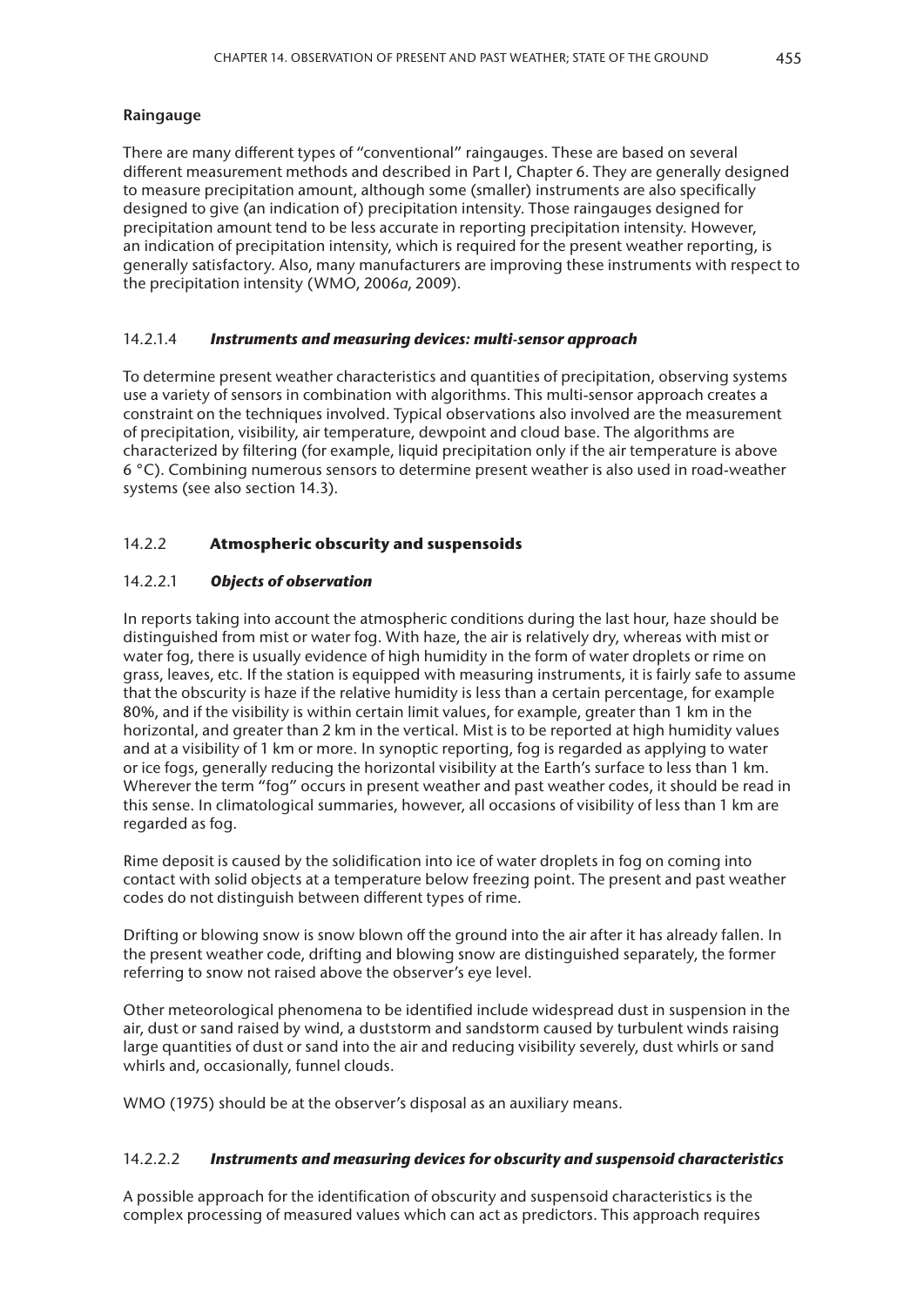researching the meteorological quantities that accompany the formation, intensification and disappearance of the phenomenon, as well as determining the limiting conditions. The problem of identifying fog, mist, haze, snowstorms and duststorms is reported in Goskomgidromet (1984) and WMO (1985). The meteorological visual range serves as the most important indicating element. Of the remaining variables, wind velocity, humidity, temperature and dewpoint have proved to be important identifying criteria.

Instruments measuring visibility can be used to determine the meteorological visual range, as described in Part I, Chapter 9, particularly section 9.3. Note that for the determination of fog, mist and haze, however, the range of these instruments can be limited to a few kilometres. Three types of visibility instruments used in the determination of fog, haze and mist are described below.

#### **Transmissometer**

Transmissometers measure the extinction of a light source over a known distance. Usually, the light of a flash lamp is detected at a distance of between 10 and 200 m. The visibility is calculated from the extinction of this light. In order to increase the range of detection, two detectors at different distances can be used (a so-called double-baseline transmissometer). Transmissometers are well suited to measure visibility, and are widely in use, particularly at airports. For larger visibilities, the uncertainty in the measurement increases with an increase in visibility (for further details, see Part I, Chapter 9). They are relatively expensive to install and to maintain, as they require regular cleaning. Some transmissometers are capable of maintaining their operational accuracy significantly longer due to automatic calibration and automatic compensation of contamination effects.

#### **Forward-scatter sensor**

This sensor is described in section 14.2.1.2. Apart from precipitation type, visibility can also be measured using this instrument. The amount of scatter is related to the optical extinction. This is determined empirically in the calibration process by comparing the output with a transmissometer. Forward-scatter sensors are also well suited for measuring visibility and are being used increasingly. Compared to the transmissometer, the forward-scatter sensor can be generally used for a larger visibility range. One drawback is that its calibration is not trivial and needs attention. The instrument is relatively inexpensive to install and to maintain, as it does not require cleaning as often as transmissometers. Certain sensors can further extend the cleaning interval by automatic compensation of the optical impact of contamination.

#### **Lidar**

A relatively small lidar system can also be used to determine the visibility used in the determination of fog. A diode laser emits light pulses, and the light reflected back by the fog/ haze particles (if present) is measured. The visibility is determined from the intensity of the reflected light and its time-of-flight. The visibility range measured by a lidar is limited, but for the determination of fog and haze and similar phenomena, a large visibility range is not required.

#### 14.2.3 **Other weather events**

#### 14.2.3.1 *Objects of observation*

One event of critical importance in the protection of life and property is the recognition and observation of funnel clouds.

*Funnel cloud (tornado or waterspout)*: A phenomenon consisting of an often violent whirlwind, revealed by the presence of a cloud column or inverted cloud cone (funnel cloud), protruding from the base of a cumulonimbus. The cloud may extend all the way down to the Earth's surface,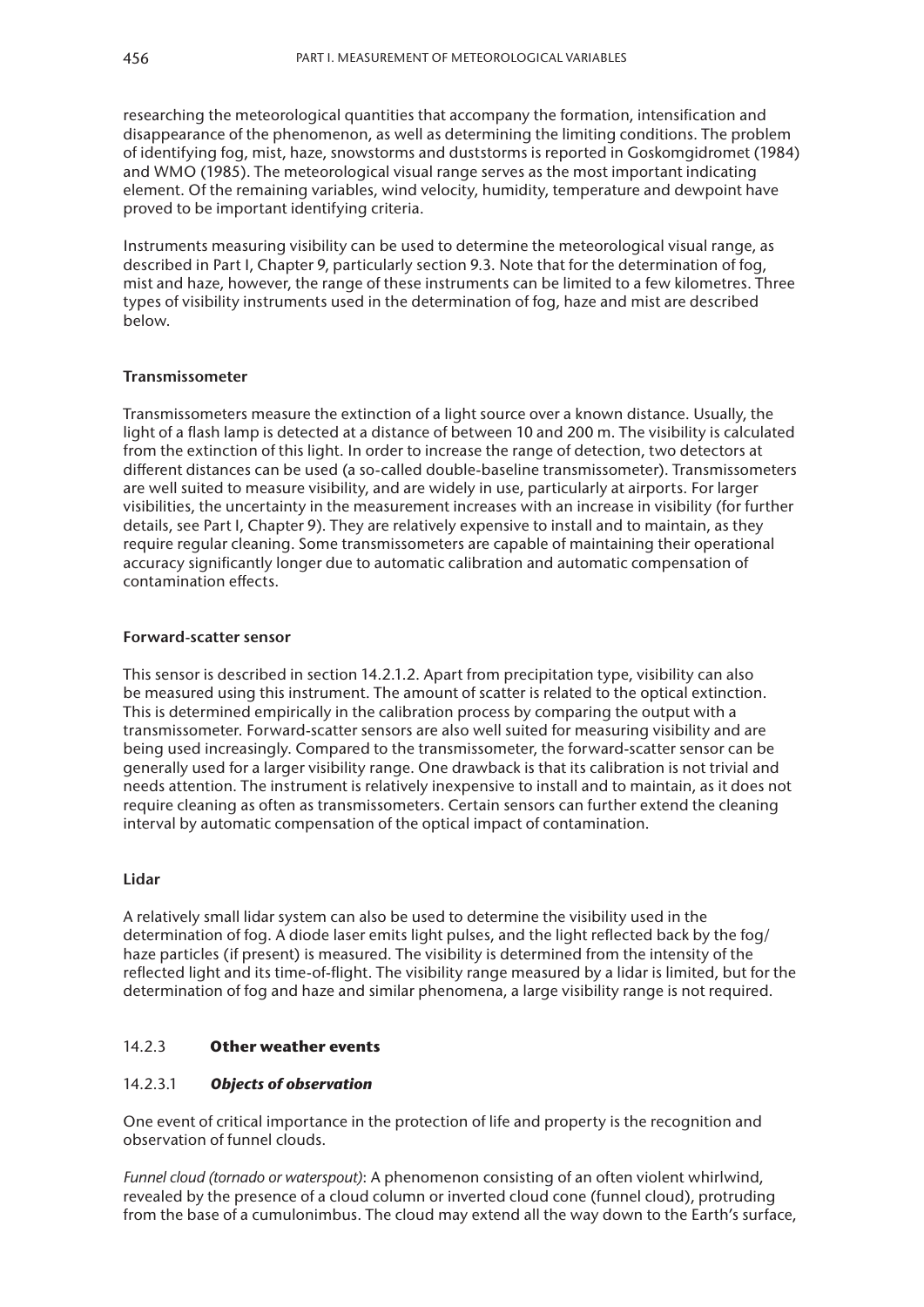but not necessarily reaching the ground, in which case water, dust, sand or litter may be raised, producing a "bush" around the tip of the funnel. The diameter can vary from a few metres to some hundreds of metres. A funnel cloud is considered well developed if the violent rotating column of air touches the ground or water surface. A well-developed funnel cloud is considered a tornado when over ground, and a waterspout when over water. The most violent tornadoes can have associated wind speeds of up to 150 m s<sup>-1</sup>.

*Dust/sand whirls (dust devils)*: A rapidly rotating column of air usually over dry and dusty or sandy ground which carries dust and other light material picked up from the ground. Dust or sand whirls are a few metres in diameter. Normally, in the vertical they extend no higher than 60 to 90 m (dust devils). Well-developed dust/sand whirls in very hot desert regions may reach 600 m.

*Squall*: A strong wind that rises suddenly, lasts for a few minutes, then passes away. Squalls are frequently associated with the passage of cold fronts. In such circumstances, they occur in a line and are typically accompanied by a sharp fall in temperature, veering wind (northern hemisphere) or backing wind (southern hemisphere), a rise in relative humidity, and a rollshaped cloud with a horizontal axis (line squall).

The definition of a thunderstorm (see WMO, 1992) is an example of deriving the description exclusively from the perception of human observers. The event should be considered as a thunderstorm when thunder is heard (even if lightning is not observed).

# 14.2.3.2 *Instruments and measuring devices*

The presence of funnel clouds, or tornadoes, can often be determined with the use of weather radar (see Part II, Chapter 7). Modern Doppler weather radars have become quite effective in the recognition of mesocyclones, thus providing more detailed and advanced information about this severe weather phenomenon than visual observation alone.

Squalls can be determined from the discrete succession of measured values of wind velocity. If the output of a wind velocity measuring device is combined with that of a wind direction sensor, a thermometer or a humidity sensor, the identification of a line squall seems to be possible.

Thunderstorms are mainly detected through the use of lightning counters. On the basis of the instructions provided to observers and issued by different Services, a certain number of lightning strokes per interval of time must be selected which can be used in combination with precipitation rates or wind speeds to define slight, moderate and heavy thunderstorms (see Part II, Chapter 6).

# 14.2.4 **State of the sky**

### 14.2.4.1 *Objects of observation*

The specifications of the state of the sky are used to describe the progressive changes that have occurred in the sky during a given time. Changes in the total amount of clouds, in the height of the cloud base and in the type of cloud are to be considered likewise.

# 14.2.4.2 *Instruments and measuring devices*

Cloud amount characteristics (total cloud cover in oktas, height of cloud base, and total cloud cover in various cloud layers) can be approximated from the variation of cloud-base height measured by a cloud-base optical measuring system by the application of statistical methods (see also Part I, Chapter 15). Obviously, this is limited to cloud layers within the vertical range of the cloud-base measuring system (Persin, 1987; US NOAA, 1988; ICEAWS, 1999).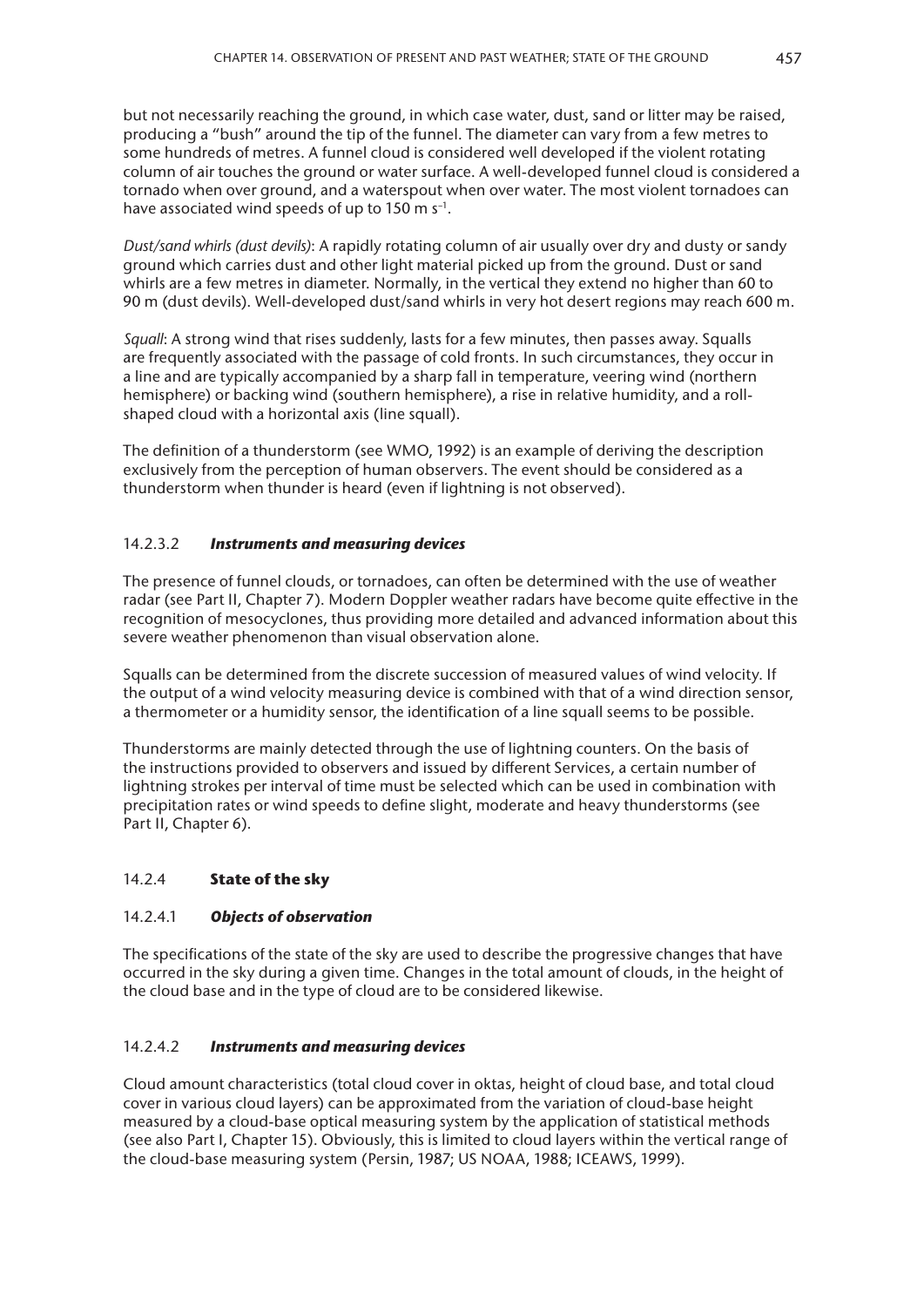#### 14.3 **OBSERVATION OF STATE OF THE GROUND**

#### 14.3.1 **Objects of observation**

State of the ground refers to the condition of the surface resulting from recent weather events in terms of amount of moisture or a description of solid, aqueous or non-aqueous particles covering the natural surface. Observations of the state of the ground (symbolic letters E and E´) should be made in accordance with the specifications given in WMO (2011).

Reporting state of the ground is also a part of present weather reporting, which, until recently, was carried out solely by human observers. Automatic measurement of state of the ground is still relatively new (for example, see Stacheder et al., 2008) and not widely in use. Some meteorological institutes are working on standardizing the surface(s) to be observed.

### 14.3.2 **Instruments and measuring devices**

Research has shown that it is possible to discriminate main states of soil by means of reflecting and scattering phenomena (dry, humid, wet, snow-covered, rimed or iced) (Gaumet et al., 1991). Methods in use are briefly described below.

*Scatter sensor*: These sensors have an optical design that uses the reflecting and scattering properties of the surface. Various light sources may be used. For example, flux from a white light source reflected from a reference tile will depend on the state of this surface. Other (road-) sensors analyse reflection of an infrared light source on a road surface. Here the wavelength of the reflected light depends on the state of the surface. Not all these sensors are suited for meteorological purposes, as they may be designed for surfaces other than natural surfaces. Sensors are currently being improved.

*Capacitive sensor*: A new, capacitive sensor is currently being developed and tested. A grid mat with conductive strips is placed on the (natural) surface. It is basically a capacitor with the natural ground as the dielectric. The dielectric constant for dry and wet earth differs considerably. The capacitance thus depends on the humidity of surface and, by measuring the absolute values and phase of the emitted signals at two frequencies, the state of the ground can be determined. The first results of the tests look promising, but this sensor is still under development.

*Combination of sensors*: Particularly for road surfaces, a combination of sensors may be used to determine the surface state. For example, optical detection may determine the surface coverage; a conductivity measurement may determine the presence of chemical substances, surface temperature and ground temperature, and so forth. All these measurements, combined with atmospheric data, can be used in determining road condition. However, state of the ground is defined as the state on the natural surface present; this method thus determines not the exact state of the ground, but a related property.

*Cameras (and observer)*: Cameras are also used to determine state of the ground. They can be pointed at various surfaces and an observer/operator determines the state of the ground. As this method is basically a manual method of observation, it is not analysed here.

### 14.4 **OBSERVATION OF SPECIAL PHENOMENA**

#### 14.4.1 **Electrical phenomena**

Electrometeors either correspond to discontinuous electrical discharges (lightning, thunder) or occur as more or less continuous phenomena (Saint Elmo's fire, polar aurora). Full descriptions of electrometeors are given in WMO (1975).

Special records of lightning should include information regarding its type and intensity, the frequency of flashes and the range of azimuth over which discharges are observed; the lapse of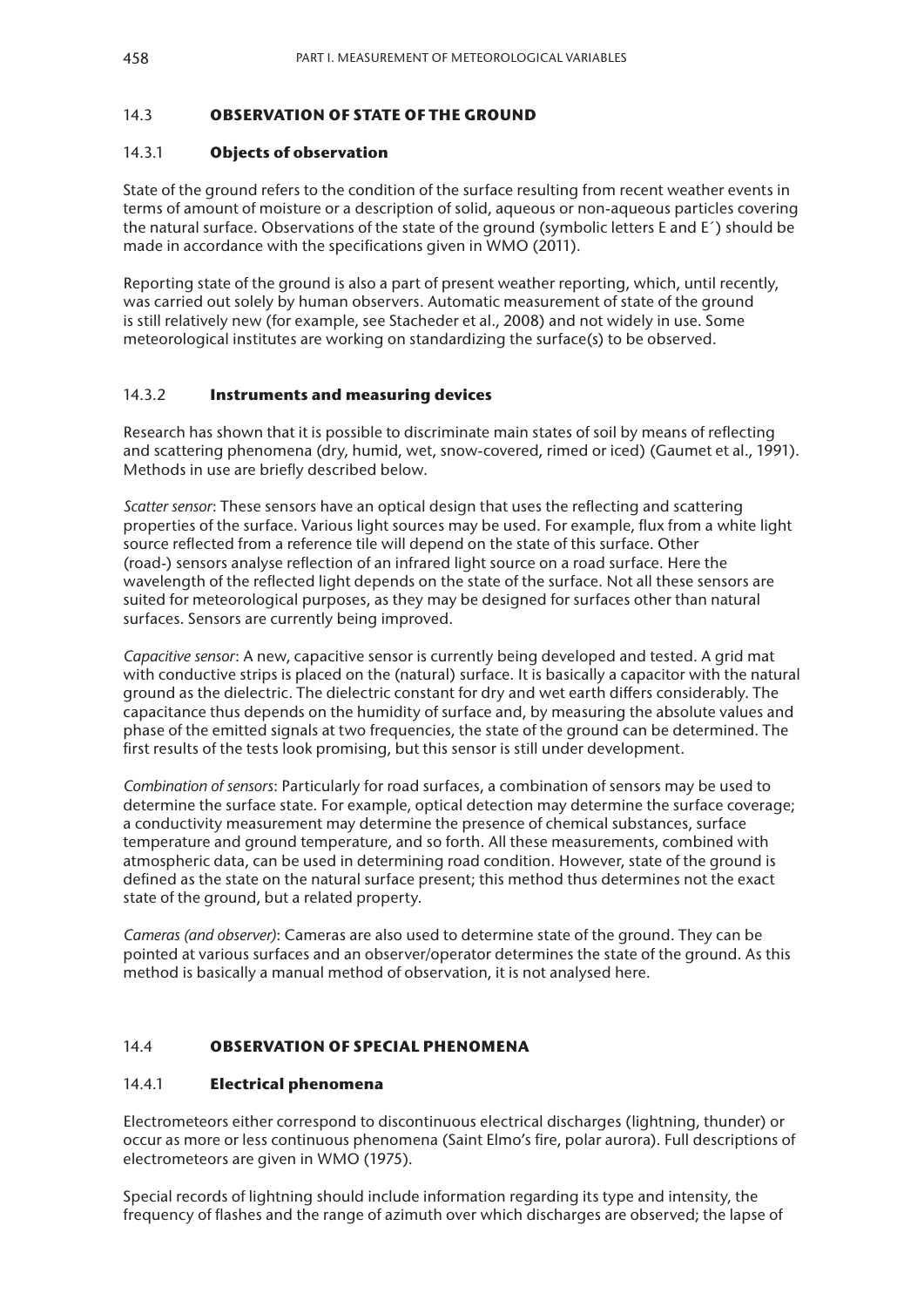time between lightning and the corresponding thunder should be noted. Care should be taken to distinguish between the actual lightning flash and its possible reflection on clouds or haze. Automatic detection systems for lightning location are in operational use in many countries. Part II, Chapter 6, contains more information on this topic.

Exceptional polar aurora should be described in detail. Light filters, where available, may be used as a means of increasing the sensitivity of the observations, and theodolites or clinometers (alidades) may be used to increase the accuracy of the angular measurements.

## 14.4.2 **Optical phenomena**

A photometeor is a luminous phenomenon produced by the reflection, refraction, diffraction or interference of light from the sun or moon. Photometeors may be observed in more or less clear air (mirage, shimmer, scintillation, green flash, twilight colours), on or inside clouds (halo phenomena, corona, irisation, glory) and on or inside certain hydrometeors or lithometeors (glory, rainbow, fog bow, Bishop's ring, crepuscular rays).

Observers should take careful note of any optical phenomena that occur. A written description should be accompanied by drawings and photographs, if possible. Full descriptions of these phenomena are given in WMO (1975). Concise instructions for observing the more common phenomena are given in some observers' handbooks, for example, the United Kingdom Meteorological Office (1982).

A theodolite is a very suitable instrument for precise measurements. However, when one is not available, a graduated stick held at arm's length is useful; with the occurrence of a mock sun, the position may be determined by noting its relation to fixed landmarks. The diameter of a corona may be estimated by taking the angular diameter of the sun or moon as approximately half a degree.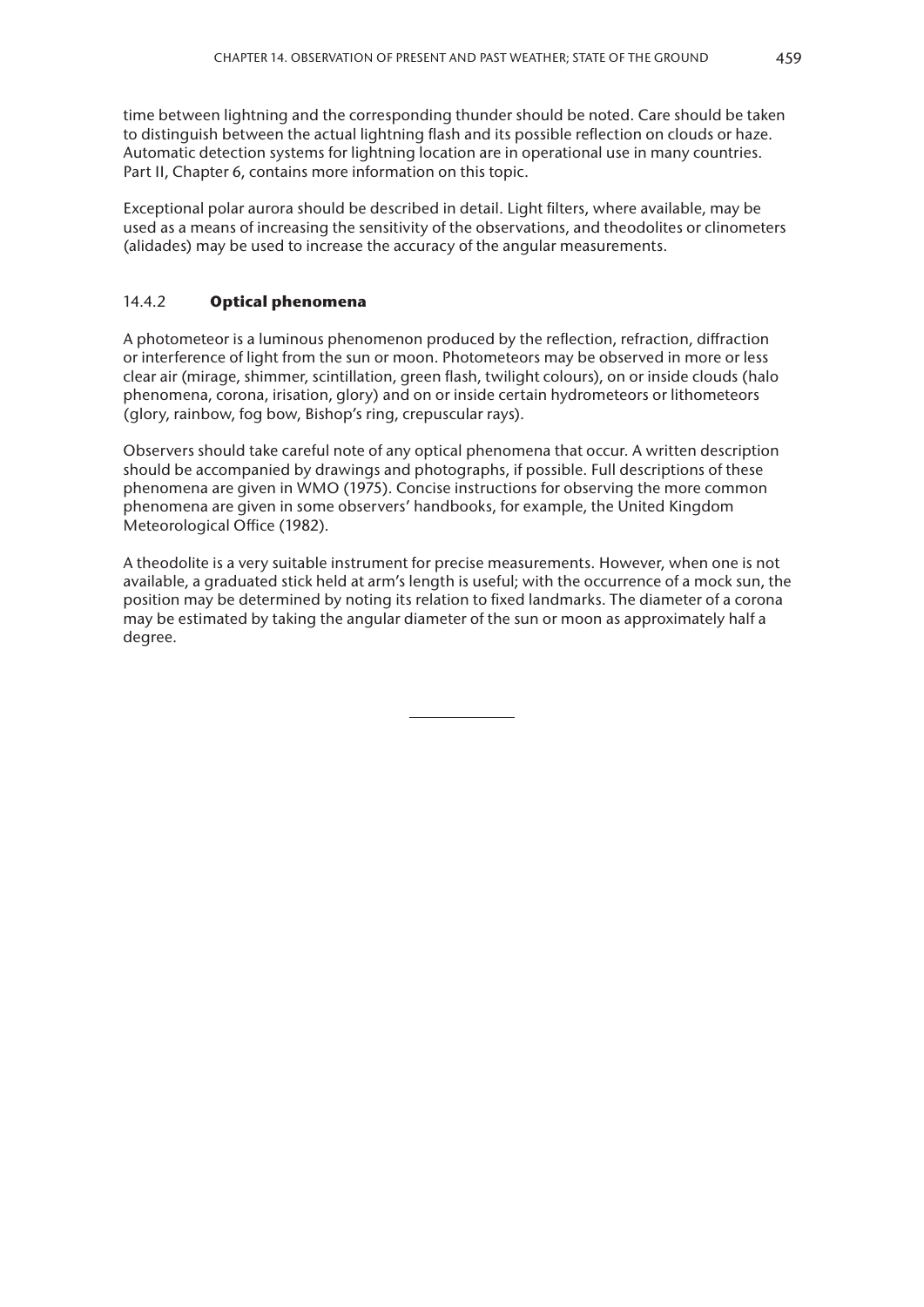# **ANNEX. CRITERIA FOR LIGHT, MODERATE AND HEAVY PRECIPITATION INTENSITY1**

(Light, moderate and heavy precipitation defined with respect to the type of precipitation and to intensity, *i*)<sup>a</sup>

| Variable            | Range                                                                                                                                                            | Intensity                                          |
|---------------------|------------------------------------------------------------------------------------------------------------------------------------------------------------------|----------------------------------------------------|
| Drizzle             | $i < 0.1$ mm h <sup>-1</sup><br>$0.1 \le i < 0.5$ mm h <sup>-1</sup><br>$i \ge 0.5$ mm h <sup>-1</sup>                                                           | Light<br>Moderate<br>Heavy                         |
| Rain (also showers) | $i < 2.5$ mm h <sup>-1</sup><br>$2.5 \le i < 10.0$ mm h <sup>-1</sup><br>$10.0 \le i < 50.0$ mm h <sup>-1</sup><br>$i > 50.0$ mm h <sup>-1</sup>                 | Light<br>Moderate<br>Heavy<br>Violent <sup>b</sup> |
| Snow (also showers) | $i$ < 1.0 mm h <sup>-1</sup> (water equivalent)<br>$1.0 \le i < 5.0$ mm h <sup>-1</sup> (water equivalent)<br>$i \geq 5.0$ mm h <sup>-1</sup> (water equivalent) | Light<br>Moderate<br>Heavy                         |

Notes:

a Intensity values based on a 3 min measurement period.

b The term "violent", as it pertains to precipitation rate, is inconsistent with the other categories and is confusing. A term such as "intense" or "extreme" may be more appropriate.

#### **Mixed precipitation of rain and snow**

The same as for snow (since the rain/snow ratio is not subject to any measurement, a simple choice should be made).

Hail: The same as for rain.

Ice pellets and snow pellets: The same as for snow.

Freezing phenomena: The same as for the non-freezing phenomena.

### **Guide for approximating the intensity of snow**

Light: Snowflakes small and sparse; in the absence of other obscuring phenomena, snow at this intensity generally reduces visibility, but to no less than 1 000 m.

Moderate: Larger, more numerous flakes generally reducing visibility to between 400 and 1 000 m.

Heavy: Numerous flakes of all sizes generally reducing visibility to below 400 m.

### **Showers or intermittent precipitation**

Automated systems should report showers or intermittent precipitation. Intermittent can be defined as no precipitation within 10 min of two consecutive precipitation events, i.e. if there is period of 10 min of no precipitation in a running 10 min average of precipitation within the last hour, it should be reported as intermittent.

Recommended by the WMO Expert Meeting on Automation of Visual and Subjective Observations (Trappes/Paris, France, 14–16 May 1997) and the Working Group on Surface Measurements (Geneva, 27–31 August 2001).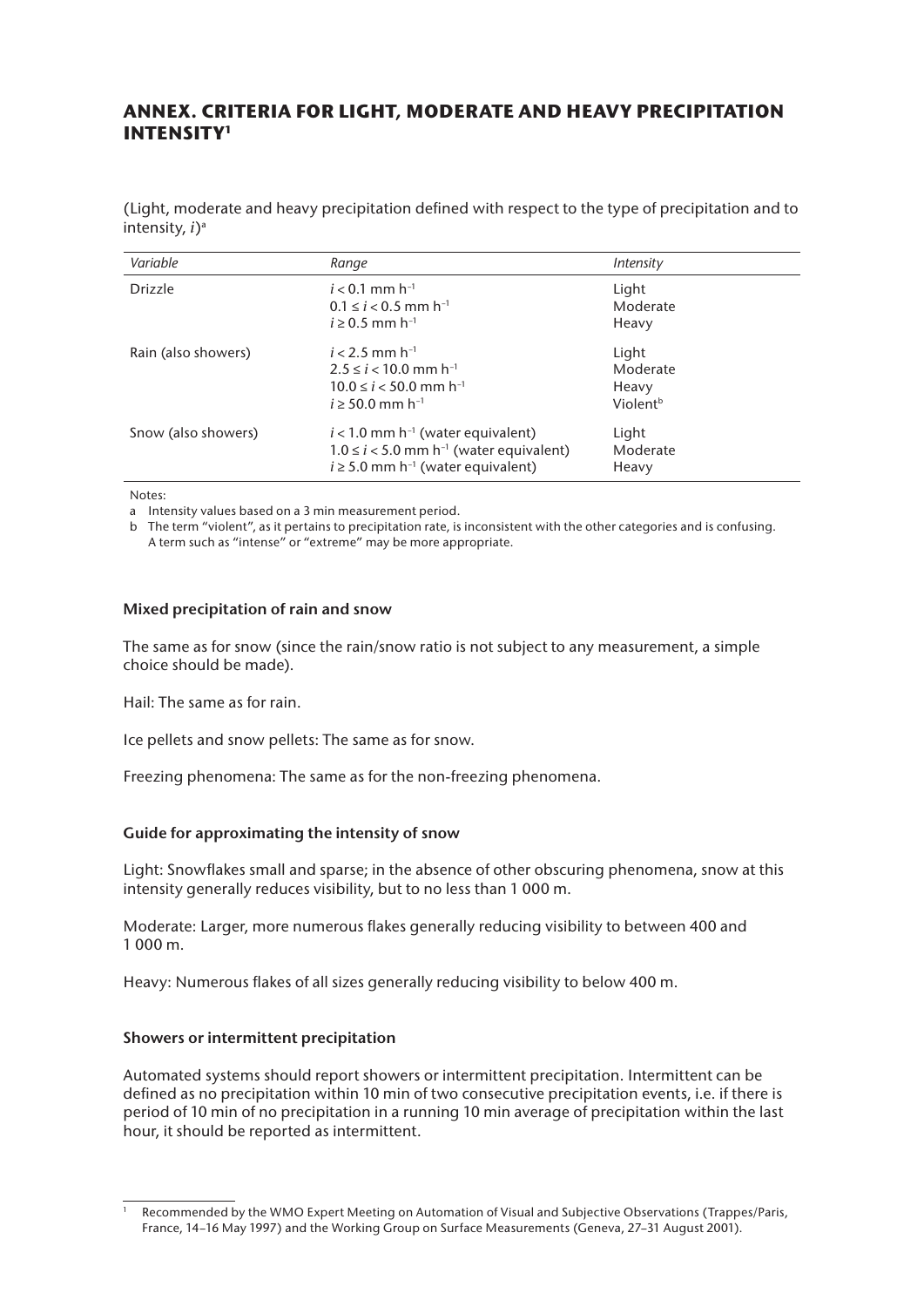#### **Representativeness of present weather events**

A present weather event may be well defined by a 3 min observing period. The highest running 3 min average in the 10 min period should be reported for present weather.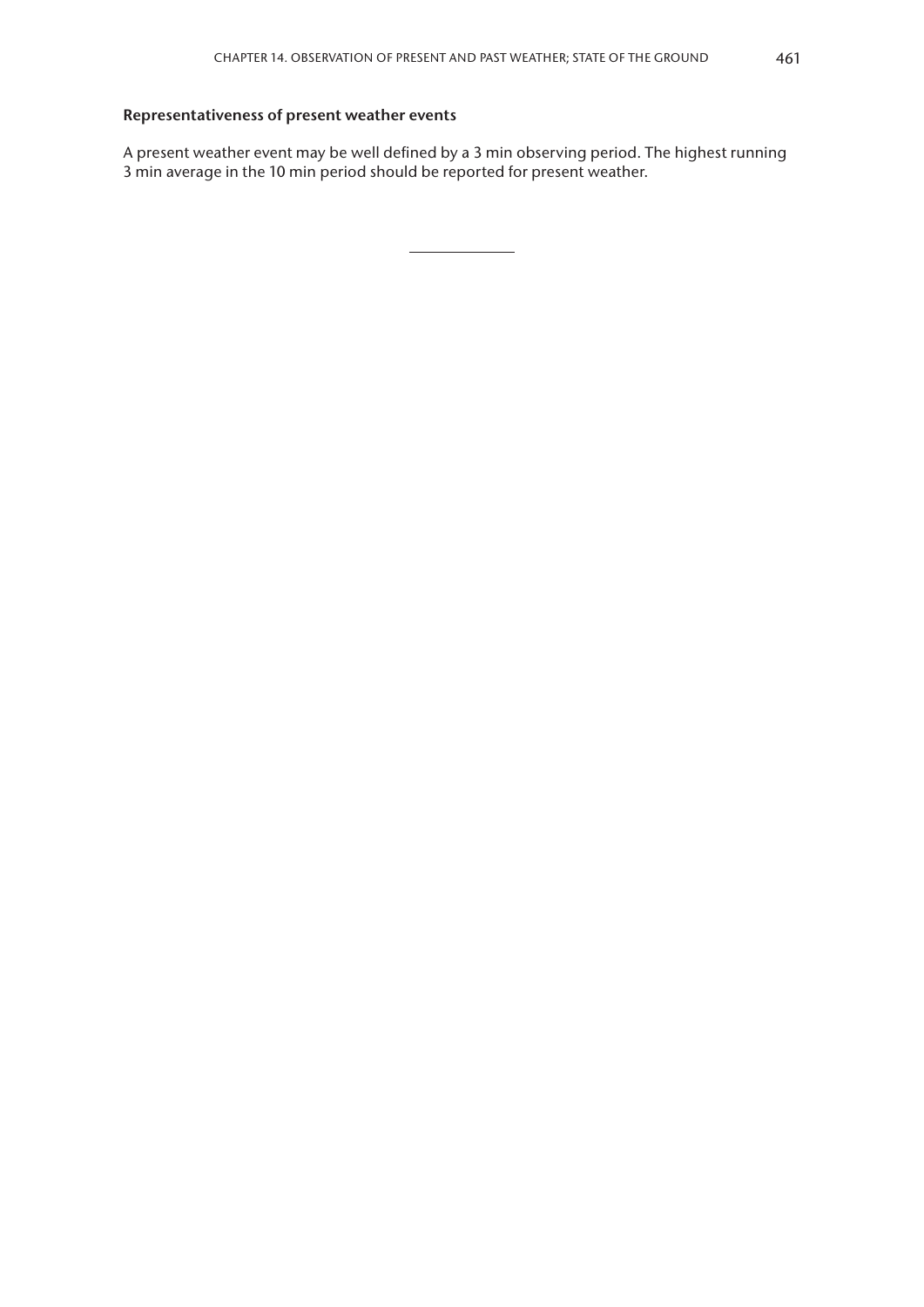# **REFERENCES AND FURTHER READING**

- Bespalov, S.M. et al., 1983: *Osnovnyje voprosy razrabotki setevoj avtomaticeskoj gidrometeorologiceskoj stancii* [Main aspects of designing a network of automatic hydrometeorological stations]. Trudy GGO, Gidrometeoizdat, Leningrad, 473:3–12.
- Bloemink, H.I., 2004: *Precipitation type detection, Present Weather Sensor: Final Report*. KNMI TR259, De Bilt.
- De Haij, M.J., 2007: *Automated discrimination of precipitation type using the FD12P present weather sensor: evaluation and opportunities*. KNMI TR297, De Bilt.
- Fikke, S., G. Ronsten, A. Heimo, S. Kunz, M. Ostrozlik, P.E. Persson, J. Sabata, B. Wareing, B. Wichura, J. Chum, T. Laakso, K. Säntti and L. Makkonen, 2007: *COST-727: Atmospheric Icing on Structures; Measurements and data collection on icing: State of the Art*, MeteoSwiss, No. 75.
- Gaumet, J.L., P. Salomon and R. Paillisse, 1991: Automatic observations of the state of the soil for meteorological applications. *Preprints of the Seventh Symposium on Meteorological Observations and Instrumentation: Special Sessions on Laser Atmospheric Studies*, American Meteorological Society (New Orleans, 14-18 January 1991), pp. J191-J193.
- Goskomgidromet, 1984: *Opredelenije atmosfernych javlenij po dannym avtomaticeskich stancij, soveqanije gruppy ekspertov GMS/MS socialisticeskich stran po teme 9.1. KR GMS/MS* [Identification of atmospheric phenomena from the data from automatic weather stations: Meeting of the panel of socialist countries HMS/MS on theme 9.1.], Obninsk, 24–28 August 1984, Moscow.
- ICEAWS, 1999: *Second International Conference on Experiences with Automatic Weather Stations* (Vienna, 27–29 September). Österreichische Beiträge zu Meteorologie und Geophysik, No. 20 (available on CD-ROM only), ZAMG, Vienna, Austria.
- Loeffler-Mang, M., 2009: *HARE A New Intelligent Hail Recorder for Networks and Field Campaigns*. Fifth European Conference on Severe Storms, 12–16 October, Landshut, Germany (available from <http://www.essl.org/ECSS/2009/preprints/P09-06-loefflermang.pdf>).
- Persin, S.M., 1987: *Izmerrenije vysoty niznej granicy oblakov i charakteristika oblacnosti kak zadaca paspoznavanija obrazov* [Measuring cloud ceiling and characterizing cloudiness as a task of image identification]. Trudy GGO, Gidrometeoizdat, Leningrad, 512:49–91.
- Peters, G., B. Fischer and T. Andersson, 2002: Rain observations with a vertically looking Micro Rain Radar (MRR). *Boreal Environment Research*, 7:353–362.
- Sheppard, B.E. and P.I. Joe, 2000: Automated precipitation detection and typing in winter: a two-year study. *Journal of Atmospheric and Oceanic Technology*, 17(11):1493–1507.
- Stacheder, M., F. Koeniger, R. Schuhmann, A. Brandelik, G. Schmitt, W. Sommer and R. Fiel, 2008: A new sensor for the automatic detection of the state of the ground. *Near Surface Geophysics*, 6(1):67–70.
- Starr, K.M. and R. van Cauwenberghe, 1991: The development of a freezing rain sensor for automated surface observing systems. *Preprints of the Seventh Symposium on Meteorological Observations and Instrumentation: Special Sessions on Laser Atmospheric Studies*, American Meteorological Society (New Orleans, 13–18 January 1991), pp. 338–343.
- United Kingdom Meteorological Office, 1982: *Observer's Handbook*. Her Majesty's Stationery Office, London.
- United States National Oceanic and Atmospheric Administration (NOAA), 1988: *Federal Standard Algorithms for Automated Weather Observing Systems Used for Aviation Purposes*. Office of the Federal Coordinator for Meteorological Services and Supporting Research, United States Department of Commerce, FCM-S5-1988, Washington DC.
- Van der Meulen, J.P., 2003: *Present Weather Science: Exploratory Actions on Automatic Present Weather Observations*. Final Report, E-PWS-SCI, KNMI, de Bilt, Netherlands, EUMETNET (available from [http://www.knmi.nl/samenw/geoss/eumetnet/E-PWS-Sci/report/PWS-SCI\\_final\\_report.pdf](http://www.knmi.nl/samenw/geoss/eumetnet/E-PWS-Sci/report/PWS-SCI_final_report.pdf)).
- Wade, C.G., 2003: Detecting ice pellets, snow pellets and hail on ASOS using an acoustic sensor. *Twelfth AMS Symposium on Meteorological Observations and Instrumentation*, Long Beach, CA, United States, 8–13 February 2003.
- Wauben, W., 2002: Automation of visual observations at KNMI; (I) Comparison of present weather. *Papers presented at the Symposium on Observations, Data Assimilation, and Probabilistic Prediction*. Orlando, Florida, 13–17 January 2002, American Meteorological Society.
- World Meteorological Organization, 1975: *International Cloud Atlas: Manual on the Observation of Clouds and Other Meteors* (WMO-No. 407), Volume I. Geneva.
- ———, 1985: Algorithms for automatic coding of the present and past weather by unmanned meteorological stations (M. Mezösi, A. Simon, P. Hanák and O. Szenn). *Papers Presented at the*